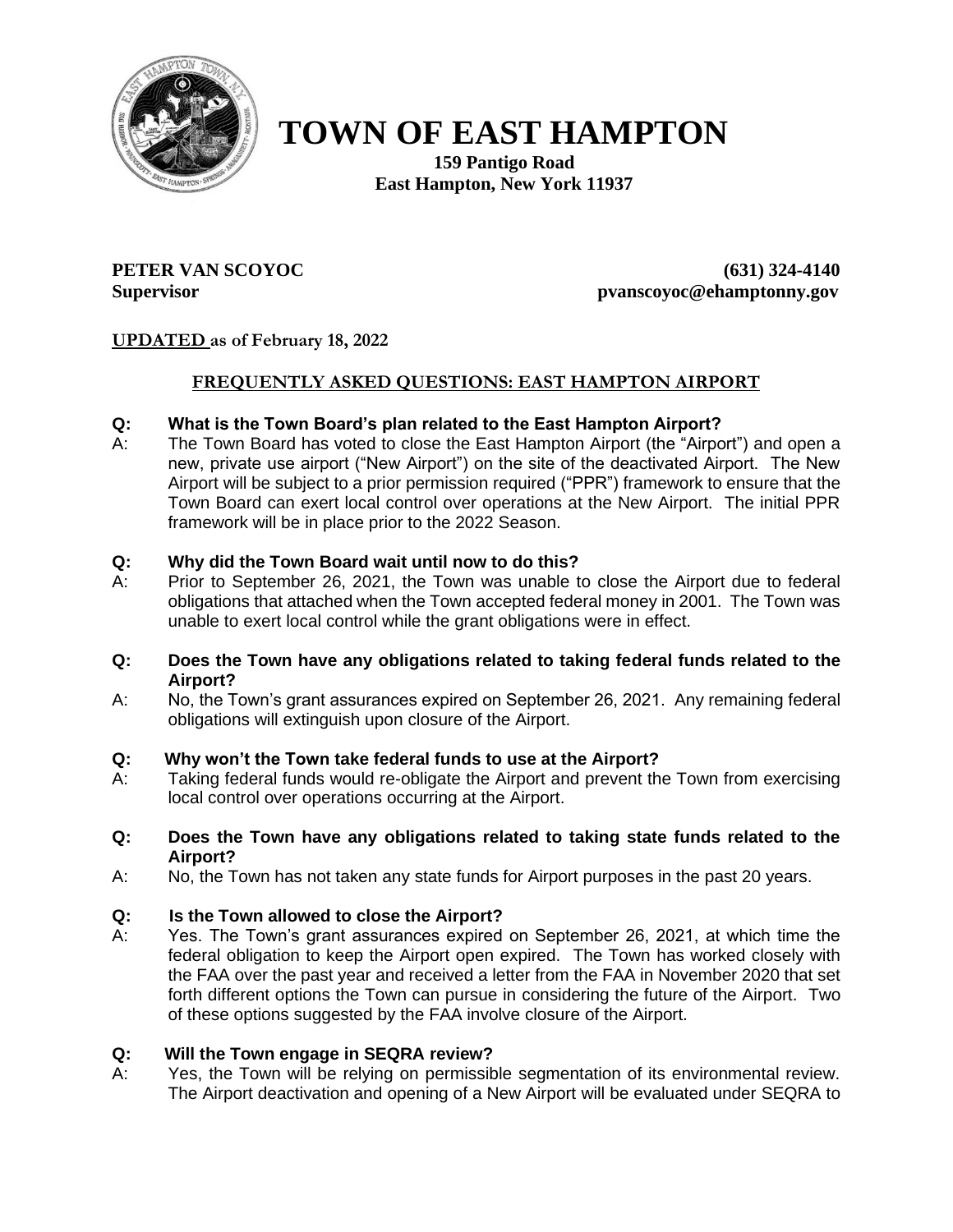determine whether a negative or positive declaration is warranted. The long-term operation of the New Airport will be the subject of a Positive Declaration and assessed in a draft GEIS. For the 2022 summer season, a PPR framework will be used to study the environmental effects of changes to airport operations seeking to reduce or eliminate sources of noise. The draft GEIS will reflect these studies and be available for public comment. A final GEIS will respond to public comments and guide the Town Board's final decisions.

# **Q: When will the Airport close?**

- A: **The Town Board originally voted on January 20, 2022, to close the Airport on February 28, 2022. However, throughout January and February 2022, the Town has on several occasions met with the FAA to discuss logistics regarding the deactivation and activation process. During a meeting with the FAA on February 16, 2022, the FAA advised the Town that delaying deactivation until 11:59 p.m. on May 17, 2022 and activating the private-use airport at 9:00 a.m. on May 19, 2022 would enable the FAA to complete several ongoing internal processes, including the Aeronautical Study that is already underway. It also coincided with FAA charting cycles which permits the FAA to incorporate the new airport into its air traffic network. The Town decided to pursue this option in a good faith effort to work cooperatively with the FAA and ensure that the status change is as least disruptive to aviation as possible. Therefore, the Town Board voted to close the Airport on May 17, 2022.**
- **Q:** What is the process for closing the Airport?
- A: The Town Board provided notice to the FAA on January 20, 2022, through FAA Form 7480-1. Then, the Town Board agreed with the FAA to postpone deactivation until May 17, 2022. The Town is working with the FAA to resolve any logistical issues related to the deactivation of the Airport.

#### **Q: As a practical matter, how do you close an Airport?**

A: Large yellow "X" signs will be placed at the end of each runway and taxiway. Notice will be provided to all stakeholders, including through emails, FAA publications, automated message recordings, and publications at and around the Airport. Moreover, the remaining "air navigation facilities" will be closed. This includes other infrastructure directly associated with aeronautical activities (e.g., no fueling, etc.).

# **Q: Will Airport tenants have access to the Airport during the closure period?**

A: The Town will only close the "air navigation facilities." This includes runways, taxiways, runway end lights (REIL), navigation aids, the automated weather reporting service (AWOS), the instrument approach lighting, and any other "building, equipment, and systems dedicated to the national airspace system." Tenants and licensees will be able to access the Airport and any property they have at the Airport, but they will not be permitted to use the air navigation facilities. Employees should expect continuity of their duties and no change in employment with the Town per the above.

#### **Q: Does any action we are taking extinguish or impact the contracts or rights of FBOs that are at the Airport?**

A: With respect to the Airport agreements and licenses, including FBO leases, those contracts are with the Town, not the Airport. As a result, the contracts and leases should remain effective notwithstanding the closure of the Airport and opening of a New Airport because the Town will be the sponsor of the new private airport as well.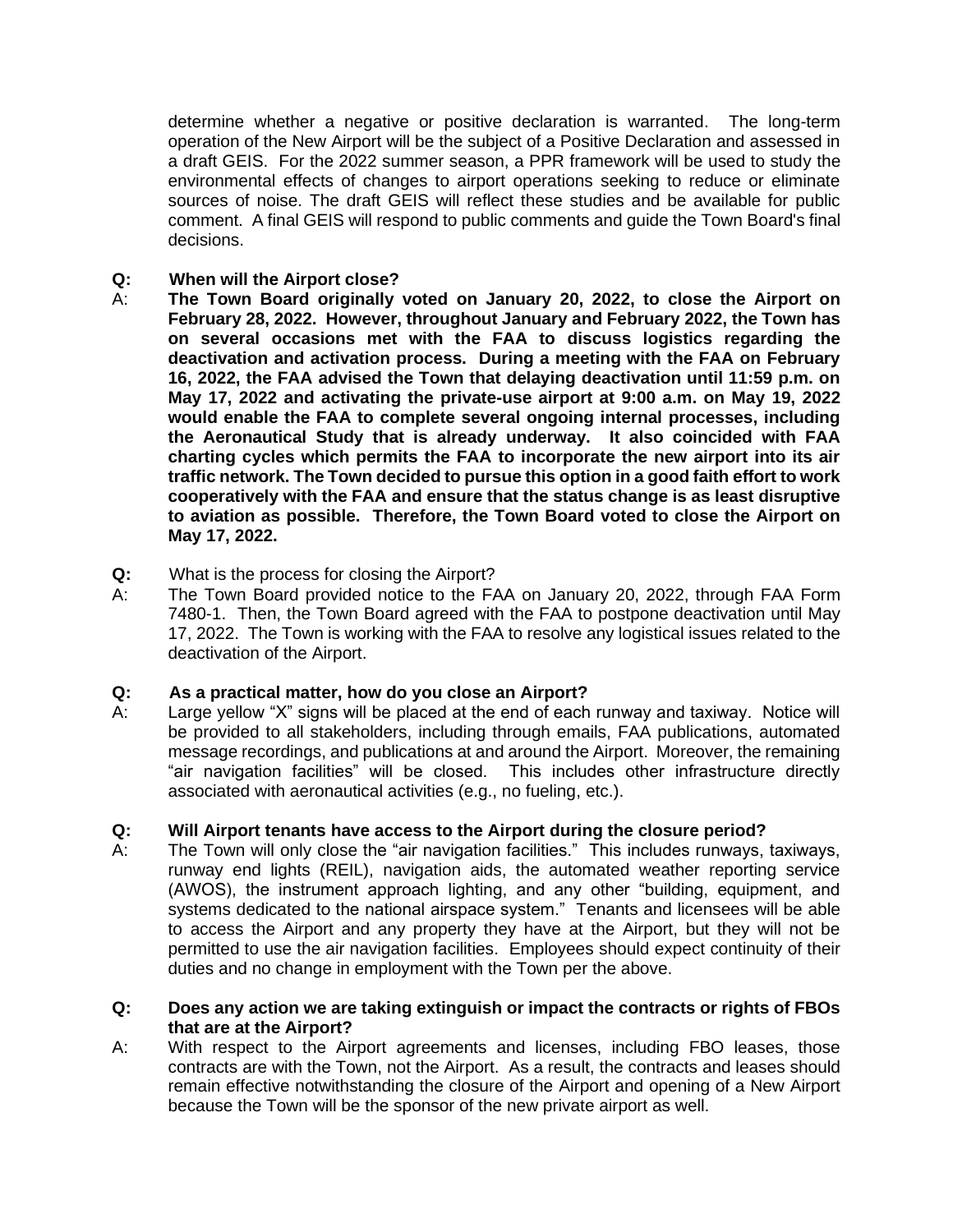# **Q: Will the Airport be available for emergency use during the closure period?**

A: When the Airport closes, no use will be authorized. To the extent emergency operations are required, the emergency pilots have authority to land anywhere they deem appropriate and safe (e.g., football field, parking lot, highway, etc.). If the emergency pilots deem the deactivated Airport a safe and appropriate place to land, that is their prerogative and consistent with federal aviation regulations. But the Town will not authorize use of the closed Airport or otherwise permit its use during that time.

#### **Q: When will the New Airport open?**

A: **The private airport was scheduled to open on March 4, 2022. However, as noted above, the Town has been working closely with the FAA to discuss logistics regarding the deactivation and activation process and the FAA advised the Town that delaying deactivation would enable the FAA to complete several ongoing internal processes. The FAA also requested that the Town coincide opening of the new private-use airport with FAA charting cycles. The FAA issues new navigational charts on 28- and 56-day schedules. According to the FAA, the first applicable charting cycle date to occur after the FAA will have all of its internal processes completed for activation of the new private-use airport is May 19, 2022. By coinciding activation with the FAA's charting cycle, it will facilitate clearances to and from the new private use airport by air traffic controllers, allow flight plans to be filed by pilots, and allow the FAA to circulate notices to air missions and other FAA publications related to the new private-use airport. Therefore, the Town agreed to delay activation of the New Airport until May 19, 2022.** 

#### **Q: Will the New Airport look different?**

A: Although the facilities, infrastructure, and key personnel are expected to remain substantially the same, the level of activity and impact on the Town is expected to change, especially as it pertains to noisy, environmentally unfriendly, and/or unsafe aircraft.

#### **Q: Will the New Airport have the same capabilities?**

A: Upon completion of the Aeronautical Study, the FAA anticipates that the air navigation facilities currently available at the Airport will be available upon activation, with the caveat that instrument flight procedures may not be immediately available. Specifically, all weather, navigation, and communication aids should be operable and available; the private air traffic control tower will be in place consistent with how and when it has operated in the past; new agreements with TRACON will be entered into; the Town will obtain its own Ground Communication Outlet ("GCO") for real-time communication with air traffic controllers and the airport will be available for safe use by operators. Regarding instrument procedures, the Town will work with a qualified third-party vendor that has been approved by the FAA to design and implement Special Use Procedures. The Town is optimistic that the Special Use Procedures can replicate the public use instrument procedures already in place and, in any event, that instrument procedures will be available at some point during the 2022 Season.

#### **Q: What airspace designation will the New Airport have?**

A: When the airport is uncontrolled—meaning that the Tower is not currently operating—the airspace will be Class E. When the airport is controlled, the airspace will be Class D.

# **Q: What is the process for opening the New Airport?**

A: The Town filed a separate Form 7480-1 informing the FAA that a new, private airport will be opened at the site of the deactivated East Hampton Airport. The Town and FAA are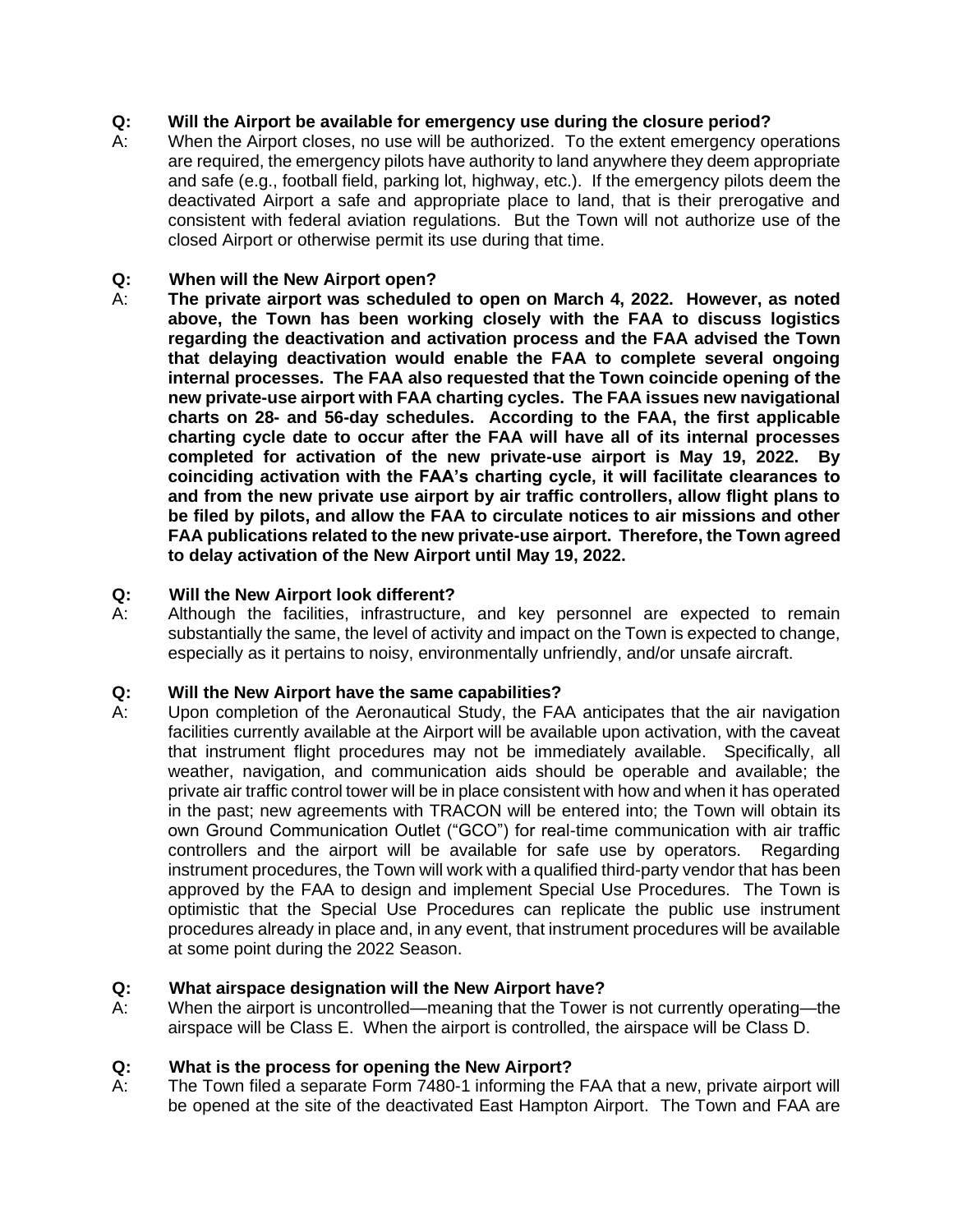working together to address any logistical issues prior to the New Airport opening on May 19, 2022. Upon opening, the Town will implement a system of authorized rights or Prior Permission Required ("PPR") at the New Airport. The Town will adjust the PPR as needed to address community concerns.

### **Q: What is the difference between a public-use and private-use airport?**

A: The main difference is that a public-use airport is open to the public while a private-use airport is for private use by its owner, or whoever has permission from the owner, and is not presumptively open for use by the public. Pertinent here, a private use airport permits the Town to address community concerns regarding noise and frequency of operations by limiting or eliminating problematic aircraft. The Town will allow the public to access the New Airport, but will put rules in place to ensure the community's concerns are addressed regarding noise, safety, and environmental impact.

## **Q: What is PPR?**

A: The FAA defines PPR as "prior permission required to have full operational use of a runway, taxiway, apron, or airport facility/service." It effectively means that an operation cannot occur unless and until the owner (here, the Town) provides permission for that operation.

#### **Q: Why is a PPR framework advantageous?**

A: This provides maximum flexibility to the Town moving forward, including because the permissions to land can be changed or removed at any time.

## **Q: How will the PPR framework be determined?**

A: The PPR framework for 2022 will be implemented as a study mechanism under the State Environmental Quality Review Act ("SEQRA") to gather information on environmental impacts resulting from a variety of measures in an effort to reduce negative impacts associated with noise, environmental, and/or safety concerns at the New Airport, for inclusion in the draft Generic Environmental Impact Statement ("GEIS") being prepared by the Town. After public comment on the draft GEIS, a final GEIS will be prepared that will guide future PPR implementation by the Town.

#### **Q: What is the Town considering for the PPR framework?**

- A: The Town is considering all options, but it expects the initial PPR framework to include one or more of the following:
	- Time-based permissions (e.g., curfew)
	- Aircraft-based permissions (e.g., reduction or elimination of jets, helicopters, and/or seaplanes)
	- Noise-based permissions (e.g., reduction or elimination of aircraft that have a noise signature that exceeds a defined threshold)
	- Operator-based permissions (e.g., reduction or elimination of commercial operators)
	- Environmental-based permissions (e.g., reduction or elimination of leaded fuel consuming aircraft)